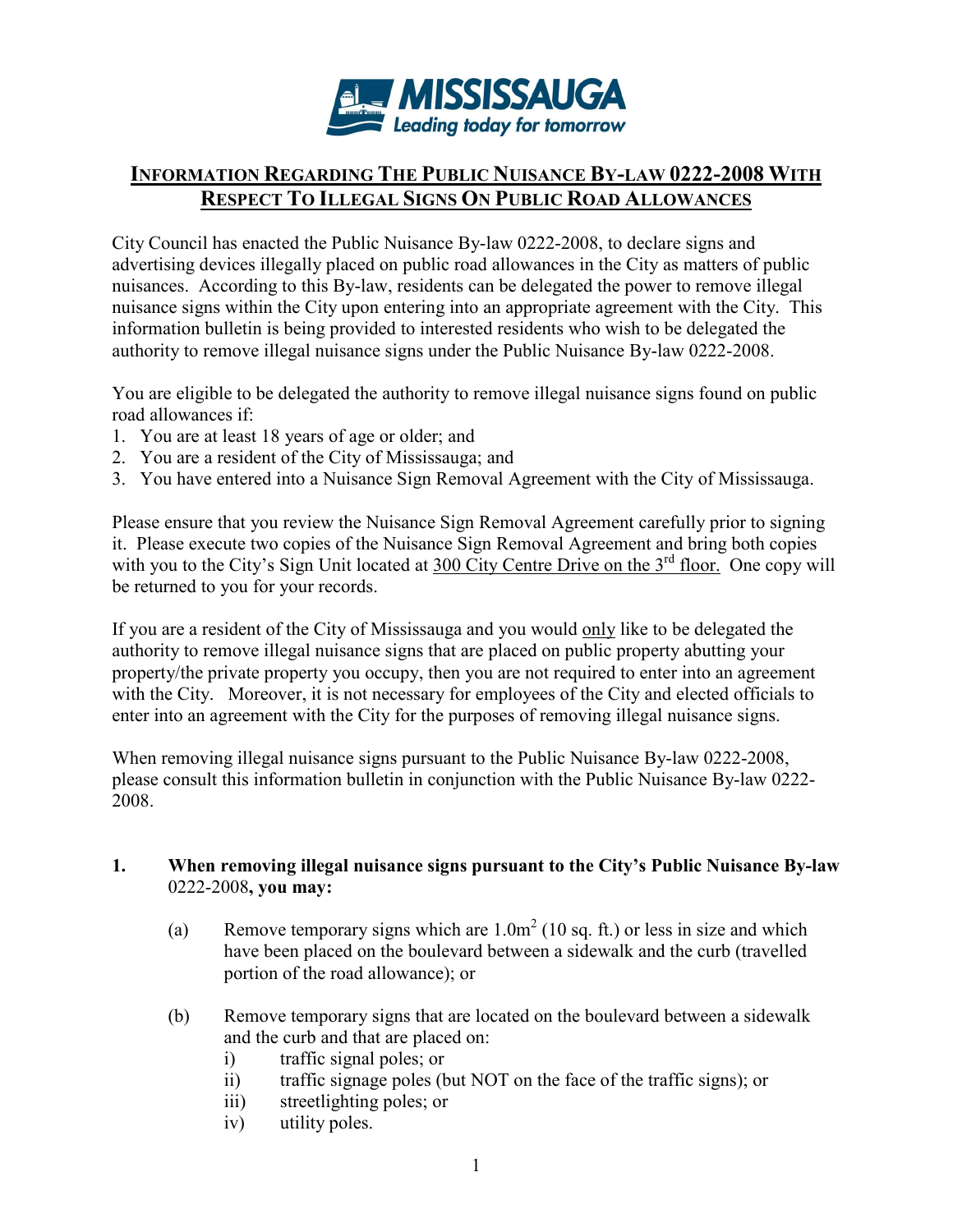## 2. Please keep in mind to:

- (a) Be careful when removing signs from poles as many of these signs have staples;
- (b) Refrain from approaching any work areas on public road allowances and any areas that are under construction;
- (c) Put your safety first and refrain from removing a sign when confronted with a disgruntled citizen or the sign owner; and
- (d) Continue to abide by any other applicable by-laws and laws while performing any activities under the Public Nuisance By-law. For example, please do not make prohibited stops on streets in order to remove illegal signs as that would be contrary to the Highway Traffic Act.

## 3. Please DO NOT remove any of the following signs when you are removing illegal nuisance signs pursuant to the City's Public Nuisance By-law 0222-2008, even if they are found on the public road allowances:

- (a) Elections signs, new home development signs, open house signs, real estate signs, sidewalk signs, signs on poster sleeves and any signs placed on a bus shelter; or
- (b) Garage sale signs for garage sales that will be taking place or have taken place within one (1) day of the day the sign is found (unless the garage sale sign is found on a streetlighting pole, a traffic signal pole, a traffic signage pole or a utility pole, and not on a poster sleeve); or
- (c) A sign that is found on the centre median of a road or a traffic island.

## 4. Please DO NOT remove any sign found on private property.

If you encounter a sign that has been illegally placed, but you have not been delegated the authority to remove it, or you are not sure whether a sign can be removed according to the Public Nuisance By-law 0222-2008, please do not remove it. You may contact the City's Sign Unit at (905) 615-5511.

Please remember to exercise caution and care when undertaking activities under the Public Nuisance By-law as you are committing yourself on a voluntary, at your own risk basis.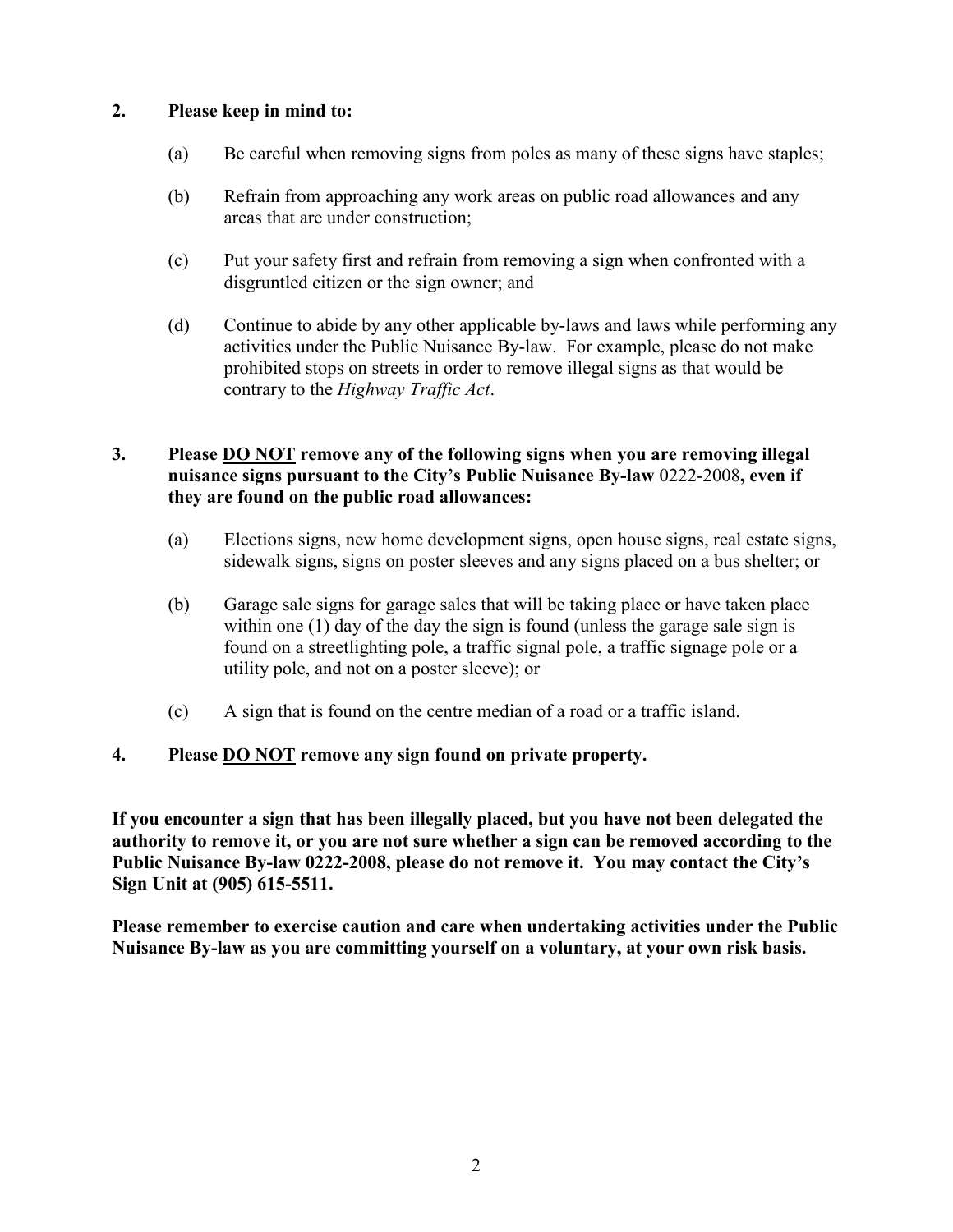

# Nuisance Sign Removal Agreement

Personal information on this form is collected under the authority of sections 11(2), 11(3)(7) and 128 of the *Municipal Act 2001* and under the authority of City of Mississauga By-law 0222-2008. The personal information will be used to process an authorization agreement to remove and dispose of public nuisance signs. Questions about the collection of this personal information should be directed to the Sign Unit, 300 City Centre Drive, 3<sup>trd</sup> Floor, Mississauga, ON L5B 3C1. Telephone: (905) 615-5511.

Form Instructions

Return completed form to: Sign Unit, City of Mississauga, 300 City Centre Drive, 3<sup>rd</sup> Floor, Mississauga Ontario L5B 3C1 Phone: 905-615-5511

Name of Resident:

Address of Resident: \_\_\_\_\_\_\_\_\_\_\_\_\_\_\_\_\_\_\_\_\_\_\_\_\_\_\_\_\_\_\_\_\_\_\_\_\_\_\_\_\_\_\_\_

WHEREAS The Corporation of the City of Mississauga has passed By-law 0222-2008, being a Public Nuisance By-law declaring certain illegal signs and advertising devices in the City as matters of public nuisances ("Public Nuisance By-law"), and that subject to entering into an appropriate agreement with the City, a resident may be delegated authority to remove such illegal nuisance signs under the Public Nuisance By-law 0222-2008.  $\mathcal{L} = \mathcal{L} \mathcal{L} = \mathcal{L} \mathcal{L} = \mathcal{L} \mathcal{L} \mathcal{L} = \mathcal{L} \mathcal{L} = \mathcal{L} \mathcal{L} = \mathcal{L} \mathcal{L} = \mathcal{L} \mathcal{L} = \mathcal{L} \mathcal{L} = \mathcal{L} \mathcal{L} = \mathcal{L} \mathcal{L} = \mathcal{L} \mathcal{L} = \mathcal{L} \mathcal{L} = \mathcal{L} \mathcal{L} = \mathcal{L} \mathcal{L} = \mathcal{L} \mathcal{L} = \mathcal{L} \mathcal{L}$ 

\_\_\_\_\_\_\_\_\_\_\_\_\_\_\_\_\_\_\_\_\_\_\_\_\_\_\_\_\_\_\_\_\_\_\_\_\_\_\_\_\_\_\_\_

THEREFORE I, the contract of Resident), being a series of Resident), being a series of Resident resident of the City of Mississauga at the municipal address noted above, and 18 years of age or older, wish to be authorized to remove illegal nuisance signs within the City of Mississauga under the Public Nuisance By-law and agree to the following terms and conditions:

- 1. I agree that if I wish to remove any illegal nuisance signs, I will only remove illegal nuisance signs as outlined in "Schedule A" attached hereto. If I find other prohibited signs under the Sign By-law 54-02, as amended, that are not provided in Schedule A, I may contact the City's Sign Unit for the removal of such signs, but will not remove such sign(s) myself.
- 2. This Agreement shall commence as of the date when this Authorization Agreement is received by the City for a term of five (5) years, unless it is terminated in accordance with section 3.
- 3. Notwithstanding section 2 above, this Agreement may be terminated prior to the end of the term upon happening of any of the following whichever occurs first: a) upon 10 days written notice provided by the City, which notice may be delivered by mail; b) the repeal of the Public Nuisance By-law and in such case, this Agreement is terminated as of the date of the repeal; or c) I am no longer a resident of the City.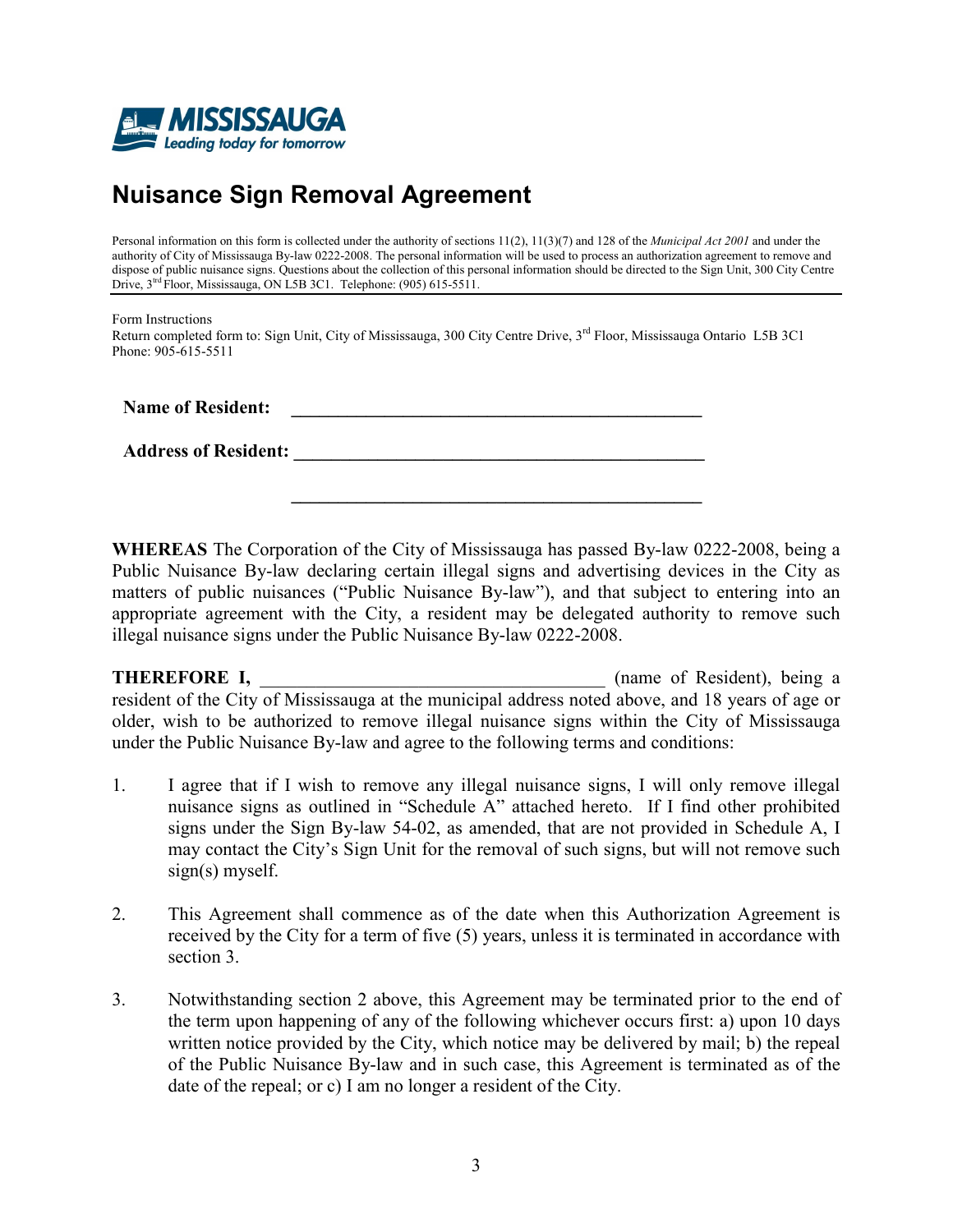- 4. I agree that, despite my activities under the Public Nuisance By-law and this Agreement, I will continue to comply with any other applicable laws and by-laws, regulations and other requirements of governmental authority.
- 5. I acknowledge and agree that I am not an employee or contractor of the City by virtue of exercising any activities under the Public Nuisance By-law 0222-2008 and this Agreement.
- 6. I acknowledge and agree that any activities undertaken pursuant to the Public Nuisance By-law and this Agreement are on a volunteer basis only and are conducted at my own risk. I agree to exercise care in engaging in any such activities and freely accept and assume all risks and liabilities with respect to my activities hereunder, and agree to release and waive all claims against the City and its elected officials, employees, contractors, and Enersource Hydro Mississauga Inc. ("Enersource") and its directors, officers, employees, contractors, and indemnify and save harmless the City, Enersource, and all such City and Enersource personnel from any losses, claims, damages and any other expenses that may arise as a result of my activities under the Public Nuisance Bylaw and this Agreement.

By signing below, I agree and accept all the terms and conditions as noted above in this Nuisance Sign Removal Agreement.

Signature of Witness

 $\mathcal{L}_\text{max} = \frac{1}{2} \sum_{i=1}^n \frac{1}{2} \sum_{i=1}^n \frac{1}{2} \sum_{i=1}^n \frac{1}{2} \sum_{i=1}^n \frac{1}{2} \sum_{i=1}^n \frac{1}{2} \sum_{i=1}^n \frac{1}{2} \sum_{i=1}^n \frac{1}{2} \sum_{i=1}^n \frac{1}{2} \sum_{i=1}^n \frac{1}{2} \sum_{i=1}^n \frac{1}{2} \sum_{i=1}^n \frac{1}{2} \sum_{i=1}^n \frac{1}{2} \sum_{i=1}^n$ Signature of Resident

 $\overline{a}$ Name of Witness Date